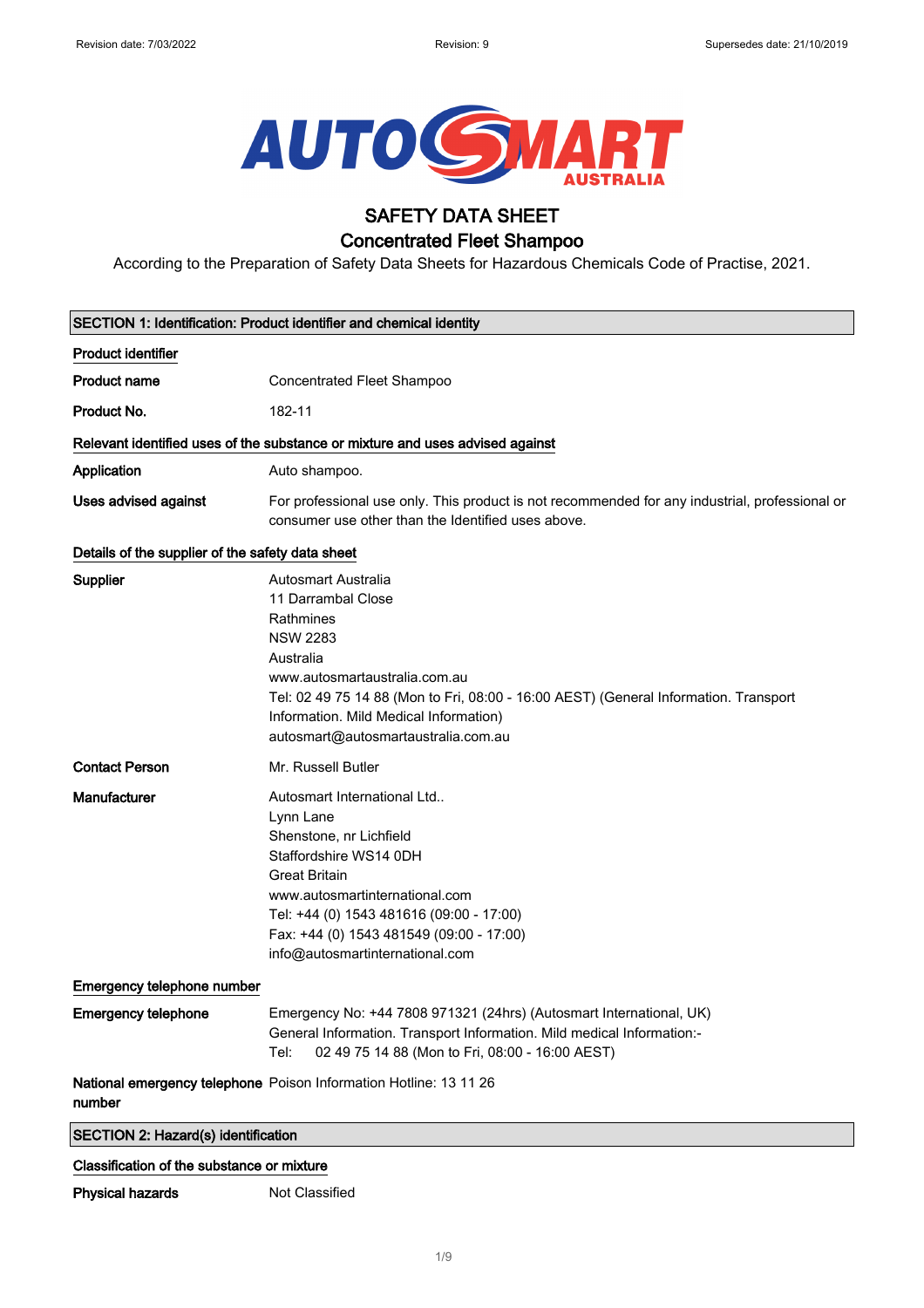| <b>Health hazards</b>           | Eye Dam. 1 - H318                                                                                                                                                                                                                                                                                       |
|---------------------------------|---------------------------------------------------------------------------------------------------------------------------------------------------------------------------------------------------------------------------------------------------------------------------------------------------------|
| <b>Environmental hazards</b>    | Not Classified                                                                                                                                                                                                                                                                                          |
|                                 |                                                                                                                                                                                                                                                                                                         |
| Environmental                   | The product is not expected to be hazardous to the environment.                                                                                                                                                                                                                                         |
| Physicochemical                 | Not considered to be a significant hazard due to the small quantities used.                                                                                                                                                                                                                             |
| Label elements                  |                                                                                                                                                                                                                                                                                                         |
| Hazard pictograms               |                                                                                                                                                                                                                                                                                                         |
| Signal word                     | <b>DANGER</b>                                                                                                                                                                                                                                                                                           |
| <b>Hazard statements</b>        | H318 Causes serious eye damage.                                                                                                                                                                                                                                                                         |
| <b>Precautionary statements</b> | P280 Wear protective gloves/ protective clothing/ eye protection/ face protection.<br>P305+P351+P338 IF IN EYES: Rinse cautiously with water for several minutes. Remove<br>contact lenses, if present and easy to do. Continue rinsing.<br>P310 Immediately call a POISON CENTER or doctor/ physician. |
| Contains                        | Alcohols, C12-C14, ethoxylated, sulfates, sodium salts, COCONUT DIETHANOLAMIDE                                                                                                                                                                                                                          |

#### Other hazards

This product does not contain any substances classified as PBT (persistent, bioaccumulative and toxic) or vPvB (very persistent and very bioaccumulative).

#### SECTION 3: Composition and information on ingredients

#### Mixtures

## Alcohols, C12-C14, ethoxylated, sulfates, sodium salts 2<3%

CAS number: 68891-38-3

Classification Skin Irrit. 2 - H315 Eye Dam. 1 - H318

## COCONUT DIETHANOLAMIDE **1.5** and 1.5 cm and 1.5 cm and 1.5 cm and 1.5 cm and 1.5 cm and 1.5 cm and 1.5 cm and 1.5 cm and 1.5 cm and 1.5 cm and 1.5 cm and 1.5 cm and 1.5 cm and 1.5 cm and 1.5 cm and 1.5 cm and 1.5 cm and 1.

CAS number: 68155-07-7

## Classification

Skin Irrit. 2 - H315 Eye Dam. 1 - H318 Aquatic Chronic 2 - H411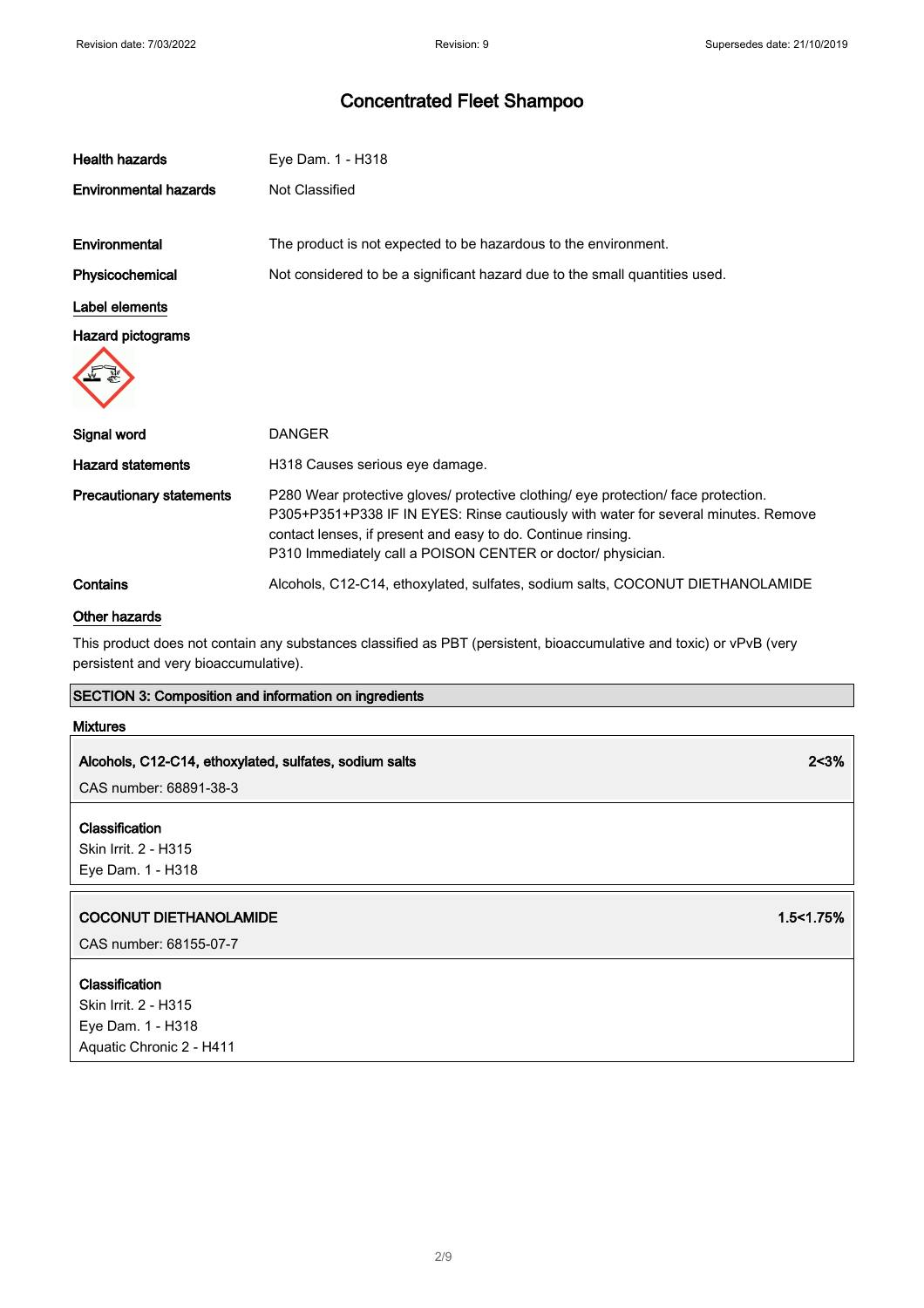## 2,2'-iminodiethanol 0.1<0.2%

CAS number: 111-42-2

Substance with a Community workplace exposure limit.

### Classification

Acute Tox. 4 - H302 Skin Irrit. 2 - H315 Eye Dam. 1 - H318 STOT RE 2 - H373 Aquatic Chronic 3 - H412

The full text for all hazard statements is displayed in Section 16.

### SECTION 4: First aid measures

| Description of first aid measures                     |                                                                                                                                                                                                       |  |
|-------------------------------------------------------|-------------------------------------------------------------------------------------------------------------------------------------------------------------------------------------------------------|--|
| <b>General information</b>                            | Treat symptomatically.                                                                                                                                                                                |  |
| <b>Inhalation</b>                                     | Get medical attention if any discomfort continues.                                                                                                                                                    |  |
| Ingestion                                             | Rinse mouth thoroughly with water. Give plenty of water to drink. Get medical attention if any<br>discomfort continues.                                                                               |  |
| <b>Skin Contact</b>                                   | Remove contaminated clothing. Rinse with water. Use suitable lotion to moisturise skin. Get<br>medical attention if any discomfort continues.                                                         |  |
| Eye contact                                           | Remove any contact lenses and open eyelids wide apart. Continue to rinse for at least 15<br>minutes. Continue to rinse for at least 15 minutes. Get medical attention if any discomfort<br>continues. |  |
|                                                       | Most important symptoms and effects, both acute and delayed                                                                                                                                           |  |
| <b>General information</b>                            | The severity of the symptoms described will vary dependent on the concentration and the<br>length of exposure.                                                                                        |  |
| Inhalation                                            | No specific symptoms known.                                                                                                                                                                           |  |
| Ingestion                                             | May cause discomfort if swallowed.                                                                                                                                                                    |  |
| <b>Skin contact</b>                                   | Prolonged skin contact may cause redness and irritation.                                                                                                                                              |  |
| Eye contact                                           | Prolonged contact may cause redness and/or tearing.                                                                                                                                                   |  |
|                                                       | Indication of any immediate medical attention and special treatment needed                                                                                                                            |  |
| Notes for the doctor                                  | No specific recommendations. Treat symptomatically.                                                                                                                                                   |  |
| <b>SECTION 5: Firefighting measures</b>               |                                                                                                                                                                                                       |  |
| <b>Extinguishing media</b>                            |                                                                                                                                                                                                       |  |
| Suitable extinguishing media                          | The product is not flammable. Use fire-extinguishing media suitable for the surrounding fire.                                                                                                         |  |
| Special hazards arising from the substance or mixture |                                                                                                                                                                                                       |  |
| Specific hazards                                      | Oxides of the following substances: Carbon. Nitrogen. No specific firefighting precautions<br>applicable when small quantities are involved in the fire.                                              |  |
| <b>Hazardous combustion</b><br>products               | Oxides of carbon. Thermal decomposition or combustion products may include the following<br>substances: Toxic gases or vapours.                                                                       |  |
| Advice for firefighters                               |                                                                                                                                                                                                       |  |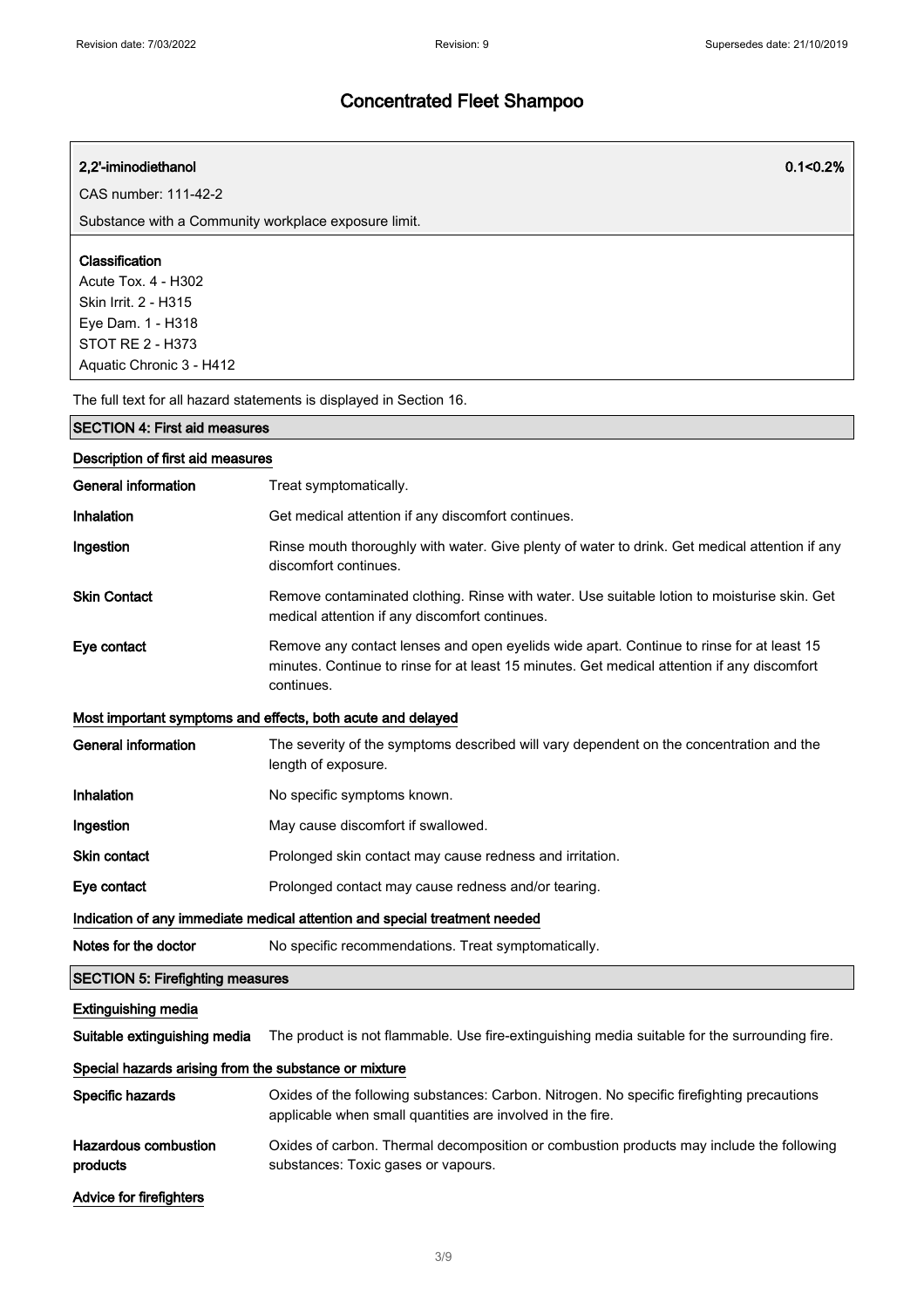| Protective actions during<br>firefighting                                        | No specific firefighting precautions known. Avoid breathing fire gases or vapours.                                                                                                                                                                                                                                                                                                                                                             |
|----------------------------------------------------------------------------------|------------------------------------------------------------------------------------------------------------------------------------------------------------------------------------------------------------------------------------------------------------------------------------------------------------------------------------------------------------------------------------------------------------------------------------------------|
| Special protective equipment<br>for firefighters                                 | Wear positive-pressure self-contained breathing apparatus (SCBA) and appropriate protective<br>clothing.                                                                                                                                                                                                                                                                                                                                       |
| <b>SECTION 6: Accidental release measures</b>                                    |                                                                                                                                                                                                                                                                                                                                                                                                                                                |
|                                                                                  | Personal precautions, protective equipment and emergency procedures                                                                                                                                                                                                                                                                                                                                                                            |
| <b>Personal precautions</b>                                                      | For personal protection, see Section 8.                                                                                                                                                                                                                                                                                                                                                                                                        |
| <b>Environmental precautions</b>                                                 |                                                                                                                                                                                                                                                                                                                                                                                                                                                |
| <b>Environmental precautions</b>                                                 | Do not discharge into drains or watercourses or onto the ground.                                                                                                                                                                                                                                                                                                                                                                               |
| Methods and material for containment and cleaning up                             |                                                                                                                                                                                                                                                                                                                                                                                                                                                |
| Methods for cleaning up                                                          | Stop leak if safe to do so. Wash thoroughly after dealing with a spillage. Absorb in vermiculite,<br>dry sand or earth and place into containers. Flush contaminated area with plenty of water.<br>Take care as floors and other surfaces may become slippery. Flush contaminated area with<br>plenty of water. The requirements of the local water authority must be complied with if<br>contaminated water is flushed directly to the sewer. |
| Reference to other sections                                                      |                                                                                                                                                                                                                                                                                                                                                                                                                                                |
| Reference to other sections                                                      | Collect and dispose of spillage as indicated in Section 13.                                                                                                                                                                                                                                                                                                                                                                                    |
|                                                                                  | SECTION 7: Handling and storage, including how the chemical may be safely used                                                                                                                                                                                                                                                                                                                                                                 |
| Precautions for safe handling                                                    |                                                                                                                                                                                                                                                                                                                                                                                                                                                |
| <b>Usage precautions</b>                                                         | Read and follow manufacturer's recommendations. Avoid spilling. Avoid contact with skin and<br>eyes.                                                                                                                                                                                                                                                                                                                                           |
| Conditions for safe storage, including any incompatibilities                     |                                                                                                                                                                                                                                                                                                                                                                                                                                                |
| <b>Storage precautions</b>                                                       | Store in tightly-closed, original container in a dry, cool and well-ventilated place.                                                                                                                                                                                                                                                                                                                                                          |
| Storage class                                                                    | Chemical storage.                                                                                                                                                                                                                                                                                                                                                                                                                              |
| Specific end use(s)                                                              |                                                                                                                                                                                                                                                                                                                                                                                                                                                |
| Specific end use(s)                                                              | The identified uses for this product are detailed in Section 1.                                                                                                                                                                                                                                                                                                                                                                                |
| <b>SECTION 8: Exposure controls and personal protection</b>                      |                                                                                                                                                                                                                                                                                                                                                                                                                                                |
| <b>Control parameters</b><br>Occupational exposure limits<br>2,2'-iminodiethanol |                                                                                                                                                                                                                                                                                                                                                                                                                                                |
| Long-term exposure limit (8-hour TWA): 3 ppm 13 mg/m <sup>3</sup>                |                                                                                                                                                                                                                                                                                                                                                                                                                                                |
|                                                                                  | Alcohols, C12-C14, ethoxylated, sulfates, sodium salts (CAS: 68891-38-3)                                                                                                                                                                                                                                                                                                                                                                       |
| Ingredient comments                                                              | No exposure limits known for ingredient(s).                                                                                                                                                                                                                                                                                                                                                                                                    |
|                                                                                  | COCONUT DIETHANOLAMIDE (CAS: 68155-07-7)                                                                                                                                                                                                                                                                                                                                                                                                       |
| Ingredient comments                                                              | No exposure limits known for ingredient(s).                                                                                                                                                                                                                                                                                                                                                                                                    |
| <b>Exposure controls</b>                                                         |                                                                                                                                                                                                                                                                                                                                                                                                                                                |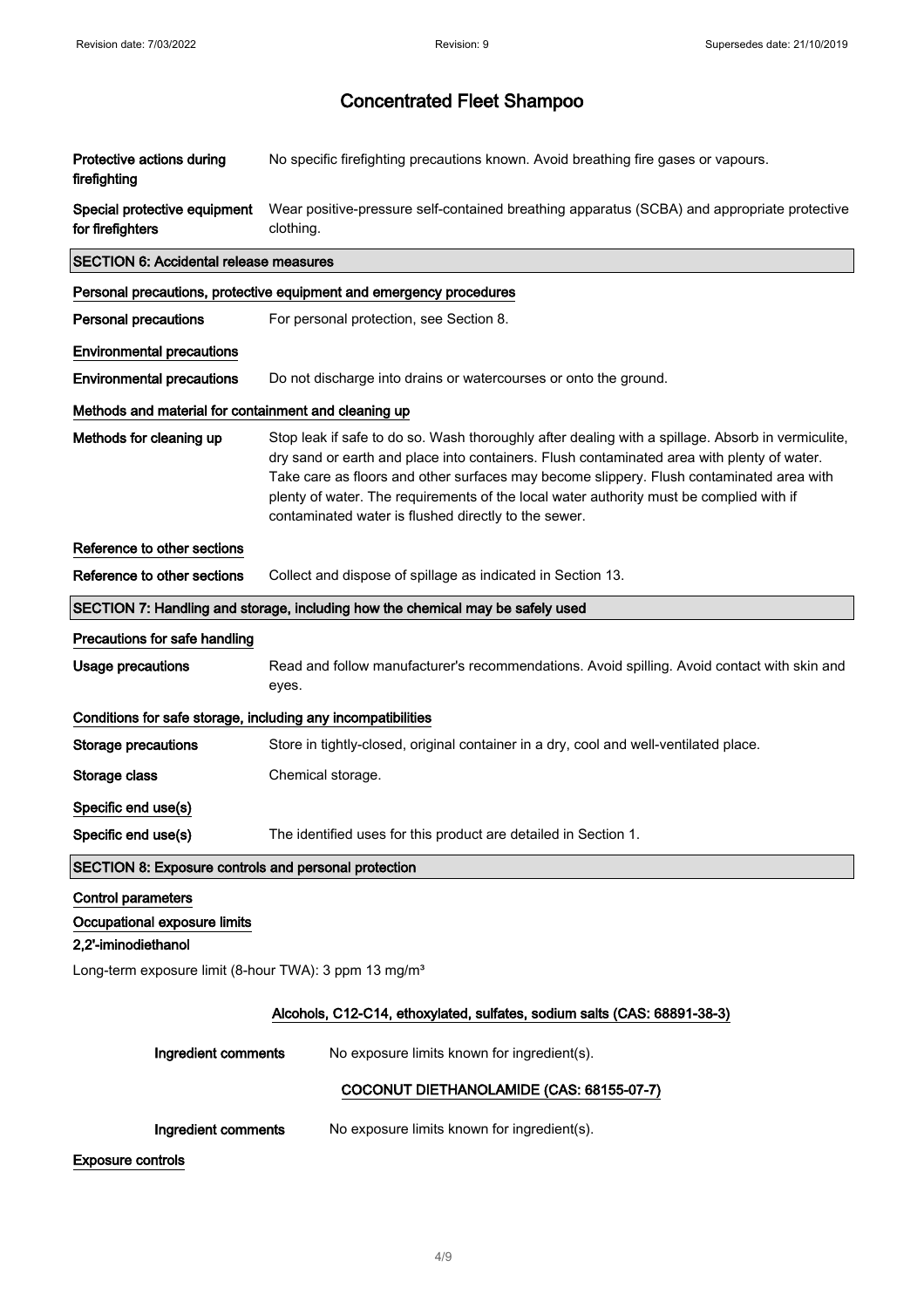#### Protective equipment

W



| Appropriate engineering<br>controls | No specific ventilation requirements.                                                                                                                                                                                                                                                                                                             |
|-------------------------------------|---------------------------------------------------------------------------------------------------------------------------------------------------------------------------------------------------------------------------------------------------------------------------------------------------------------------------------------------------|
| Eye/face protection                 | Eyewear complying with an approved standard should be worn if a risk assessment indicates<br>eye contact is possible. The following protection should be worn: Chemical splash goggles.                                                                                                                                                           |
| Hand protection                     | Chemical-resistant, impervious gloves complying with an approved standard should be worn if<br>a risk assessment indicates skin contact is possible. The most suitable glove should be<br>chosen in consultation with the glove supplier/manufacturer, who can provide information<br>about the breakthrough time of the glove material.          |
| Other skin and body<br>protection   | Wear appropriate clothing to prevent repeated or prolonged skin contact. Provide eyewash<br>station.                                                                                                                                                                                                                                              |
| Hygiene measures                    | Provide eyewash station. Do not smoke in work area. Wash at the end of each work shift and<br>before eating, smoking and using the toilet. Wash promptly if skin becomes contaminated.<br>Promptly remove any clothing that becomes contaminated. Use appropriate skin cream to<br>prevent drying of skin. When using do not eat, drink or smoke. |
| <b>Respiratory protection</b>       | No specific recommendations. Respiratory protection must be used if the airborne<br>contamination exceeds the recommended occupational exposure limit.                                                                                                                                                                                            |

## SECTION 9: Physical and chemical properties

| Information on basic physical and chemical properties |                                                                        |
|-------------------------------------------------------|------------------------------------------------------------------------|
| Appearance                                            | Viscous liquid. Liquid.                                                |
| Colour                                                | Blue.                                                                  |
| Odour                                                 | Pleasant, agreeable.                                                   |
| <b>Odour threshold</b>                                | Not available.                                                         |
| pH                                                    | pH (concentrated solution): 7.0 pH (diluted solution): $\sim$ 7.0 @ 1% |
| <b>Melting point</b>                                  | $\sim 0^{\circ}$ C                                                     |
| Initial boiling point and range                       | ~ 100°C @ 760 mm Hg                                                    |
| Flash point                                           | Not applicable.                                                        |
| <b>Evaporation rate</b>                               | Not available.                                                         |
| Flammability Limit - Lower(%)                         | Not applicable.                                                        |
| Vapour pressure                                       | Not applicable.                                                        |
| Vapour density                                        | Not applicable.                                                        |
| <b>Relative density</b>                               | $\sim$ 1.026 @ (20°C)°C                                                |
| Solubility(ies)                                       | Miscible with water. Soluble in water.                                 |
| <b>Partition coefficient</b>                          | : 0.5                                                                  |
| Auto-ignition temperature                             | Not applicable.                                                        |
| <b>Decomposition Temperature</b>                      | Not available.                                                         |
| <b>Viscosity</b>                                      | ~700 cP @ $(20^{\circ}C)^{\circ}C$                                     |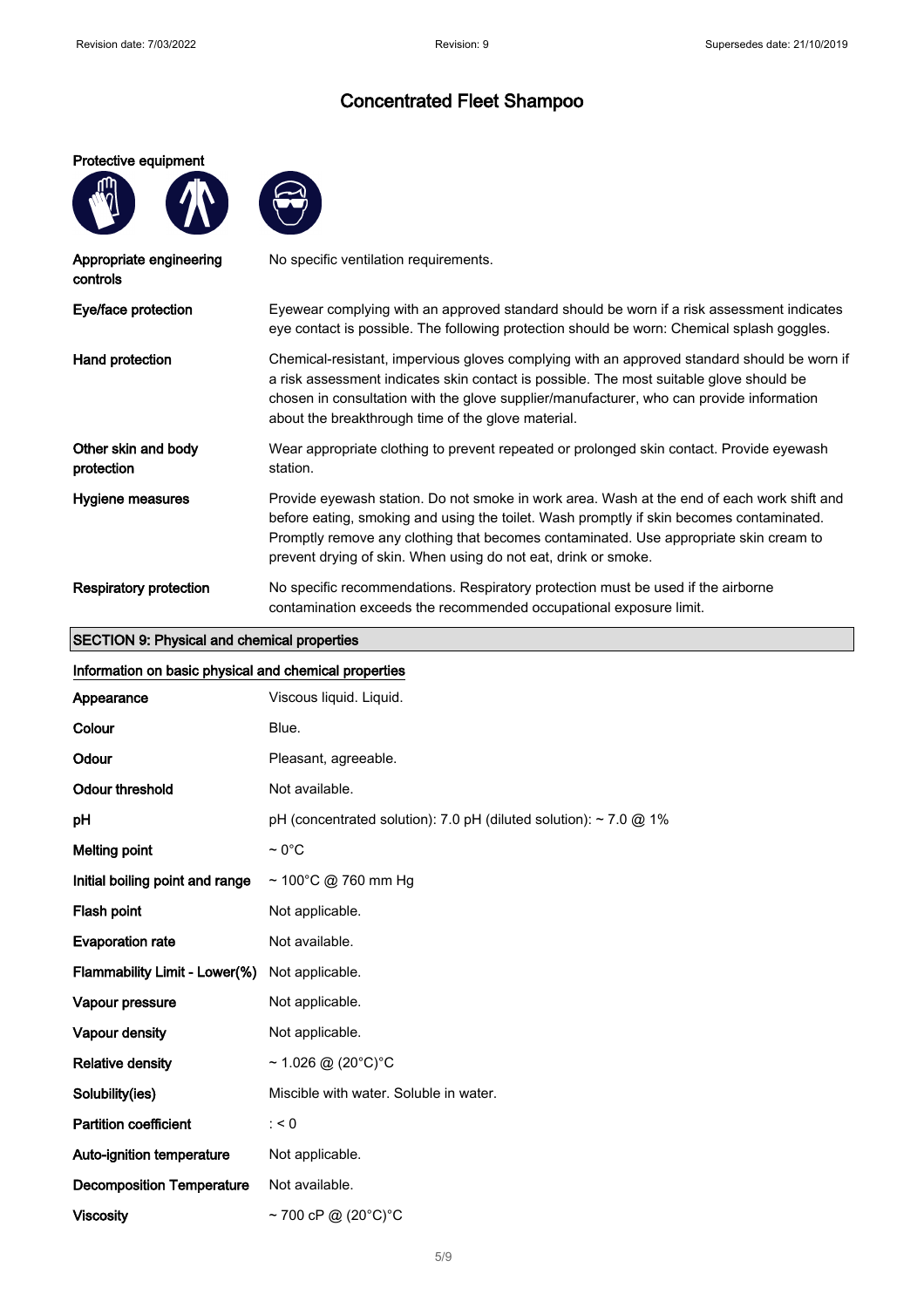| Oxidising properties | Does not meet the criteria for classification as oxidising.                                                                                           |
|----------------------|-------------------------------------------------------------------------------------------------------------------------------------------------------|
| Comments             | Information declared as "Not available" or "Not applicable" is not considered to be relevant to<br>the implementation of the proper control measures. |

### Volatile organic compound This product contains a maximum VOC content of 0 g/litre.

## SECTION 10: Stability and reactivity

| Reactivity                            | There are no known reactivity hazards associated with this product.                      |
|---------------------------------------|------------------------------------------------------------------------------------------|
| Stability                             | Stable at normal ambient temperatures and when used as recommended.                      |
| Possibility of hazardous<br>reactions | Not applicable. Will not polymerise.                                                     |
| Conditions to avoid                   | Avoid excessive heat for prolonged periods of time.                                      |
| Materials to avoid                    | Strong acids. Strong alkalis.                                                            |
| Hazardous decomposition<br>products   | Heating may generate the following products: Carbon monoxide (CO). Carbon dioxide (CO2). |

### SECTION 11: Toxicological information

| Information on toxicological effects      |                                                                                                                                                                                         |
|-------------------------------------------|-----------------------------------------------------------------------------------------------------------------------------------------------------------------------------------------|
| Skin corrosion/irritation                 |                                                                                                                                                                                         |
| Human skin model test                     | Scientifically unjustified.                                                                                                                                                             |
| <b>Extreme pH</b>                         | Moderate pH ( > 2 and < 11.5). Classification based on Conventional Method, and In Vitro<br>Approaches - Corrosive or Irritant by measuring pH and Acid/Alkali Reserve. Not irritating. |
| <b>General information</b>                | This product has low toxicity. Only large quantities are likely to have adverse effects on<br>human health.                                                                             |
| Inhalation                                | No specific health hazards known.                                                                                                                                                       |
| Ingestion                                 | May cause discomfort if swallowed.                                                                                                                                                      |
| <b>Skin Contact</b>                       | May cause defatting of the skin but is not an irritant.                                                                                                                                 |
| Eye contact                               | Vapour or spray in the eyes may cause irritation and smarting.                                                                                                                          |
| Acute and chronic health<br>hazards       | Because of the product's quantity and composition, the health hazard is regarded as low. No<br>specific long-term effects known.                                                        |
| Route of exposure                         | Ingestion                                                                                                                                                                               |
| <b>Medical Symptoms</b>                   | No specific symptoms known.                                                                                                                                                             |
| <b>SECTION 12: Ecological information</b> |                                                                                                                                                                                         |
| 医不会有不可不能。                                 | Ala waanatiina affaata am tha aanistia amin'ananaant ana hoganna. Tha woqalinat dagaa wat aantain                                                                                       |

| Ecotoxicity            | No negative effects on the aguatic environment are known. The product does not contain<br>organic complexing agents with a DOC level of degradation of <80% after 28 days. The<br>product does not contain organically bound halogen. |
|------------------------|---------------------------------------------------------------------------------------------------------------------------------------------------------------------------------------------------------------------------------------|
| Acute aquatic toxicity |                                                                                                                                                                                                                                       |
| Acute toxicity - fish  | Not determined.                                                                                                                                                                                                                       |
|                        | $LC_{50}$ , 96 hours: $>100$ mg/l, Fish                                                                                                                                                                                               |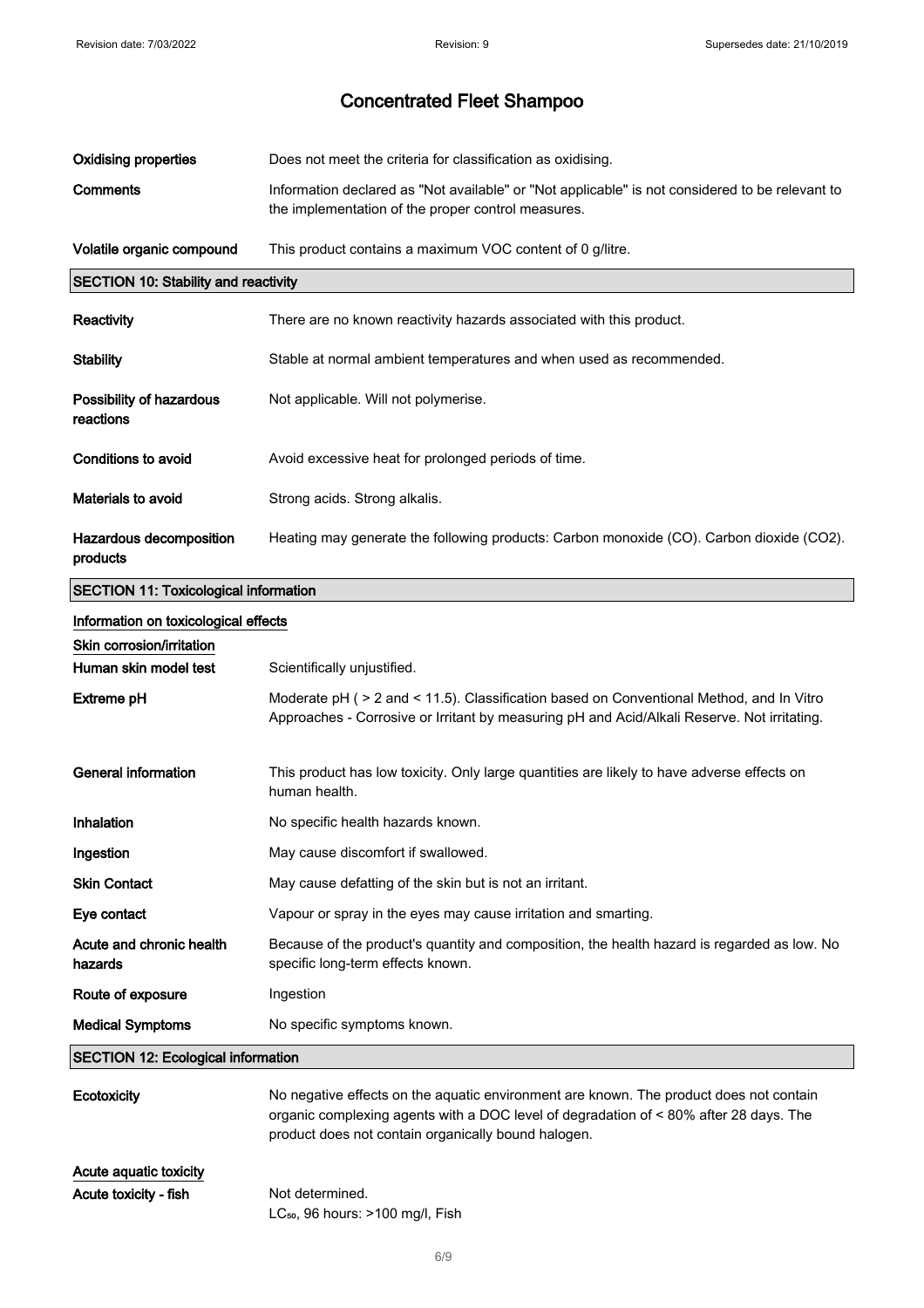| Acute toxicity - aquatic<br>invertebrates                   | Not determined.<br>EC <sub>50</sub> , 48 hours: >100 mg/l, Daphnia magna                                          |
|-------------------------------------------------------------|-------------------------------------------------------------------------------------------------------------------|
| Acute toxicity - aquatic plants                             | Not determined.                                                                                                   |
| Acute toxicity -<br>microorganisms                          | Not determined.                                                                                                   |
| Acute toxicity - terrestrial                                | Not determined.                                                                                                   |
| Persistence and degradability                               |                                                                                                                   |
| Chemical oxygen demand                                      | Not determined.                                                                                                   |
| <b>Bioaccumulative potential</b>                            |                                                                                                                   |
| <b>Bioaccumulative Potential</b>                            | The product does not contain any substances expected to be bioaccumulating.                                       |
| <b>Partition coefficient</b>                                | : 0                                                                                                               |
| Mobility in soil                                            |                                                                                                                   |
| <b>Mobility</b>                                             | The product is soluble in water.                                                                                  |
| Other adverse effects                                       |                                                                                                                   |
| Other adverse effects                                       | None known.                                                                                                       |
| <b>SECTION 13: Disposal considerations</b>                  |                                                                                                                   |
| Waste treatment methods                                     |                                                                                                                   |
| <b>General information</b>                                  | The packaging must be empty (drop-free when inverted).                                                            |
| <b>Disposal methods</b>                                     | Dispose of waste to licensed waste disposal site in accordance with the requirements of the                       |
|                                                             | local Waste Disposal Authority. Reuse or recycle products wherever possible.                                      |
| <b>SECTION 14: Transport information</b>                    |                                                                                                                   |
| General                                                     | The product is not covered by international regulations on the transport of dangerous goods<br>(IMDG, IATA, ADG). |
| <b>UN number</b>                                            |                                                                                                                   |
| Not applicable.                                             |                                                                                                                   |
| UN proper shipping name                                     |                                                                                                                   |
| Not applicable.                                             |                                                                                                                   |
| Transport hazard class(es)                                  |                                                                                                                   |
| No transport warning sign required.                         |                                                                                                                   |
| Packing group                                               |                                                                                                                   |
| Not applicable.                                             |                                                                                                                   |
| <b>Environmental hazards</b>                                |                                                                                                                   |
| Environmentally hazardous substance/marine pollutant<br>No. |                                                                                                                   |
| Special precautions for user                                |                                                                                                                   |
| Not applicable.                                             |                                                                                                                   |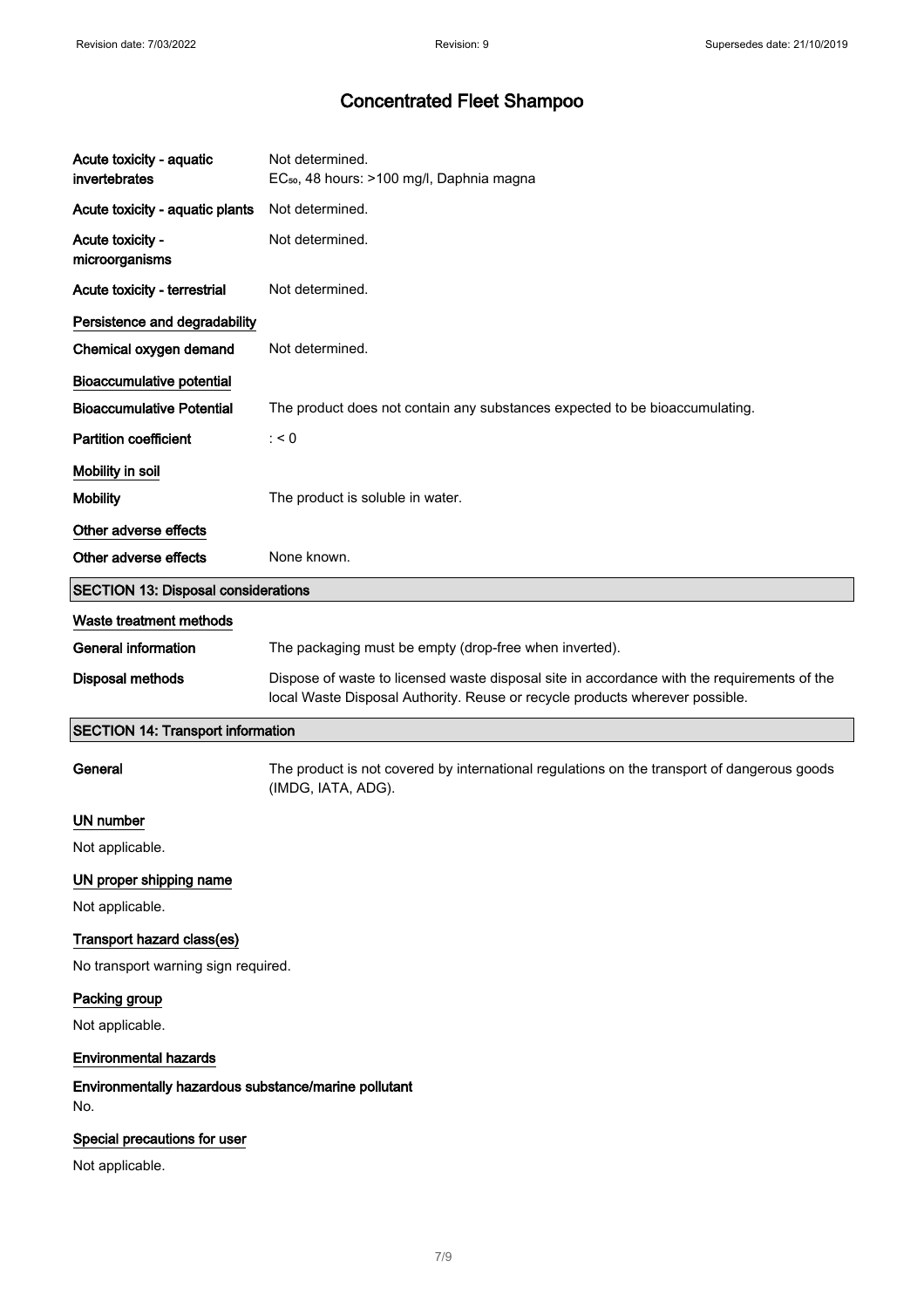### Transport in bulk according to Not applicable. Annex II of MARPOL 73/78 and the IBC Code

## SECTION 15: Regulatory information

|                             | Safety, health and environmental regulations/legislation specific for the substance or mixture  |
|-----------------------------|-------------------------------------------------------------------------------------------------|
| <b>National regulations</b> | The Standard for the Uniform Scheduling of Medicines and Poisons (SUSMP).                       |
|                             | National Code of Practice for the Preparation of Material Safety Data Sheets.                   |
|                             | Approved Criteria for Classifying Hazardous Substances.                                         |
|                             | Exposure Standards for Atmospheric Contaminants in the Occupational Environment.                |
|                             | Guidance Note on the Interpretation of Exposure Standards for Atmospheric Contaminants in       |
|                             | the Occupational Environment.                                                                   |
|                             | National Code of Practice for the Labelling of Workplace Substances.                            |
|                             | National Model Regulations for the Control of Workplace Hazardous Substances.                   |
|                             | National Code of Practice for the Control of Workplace Hazardous Substances.                    |
|                             | National Standard for the Storage and Handling of Workplace Dangerous Goods.                    |
|                             | National Code of Practice for the Storage and Handling of Workplace Dangerous Goods.            |
|                             | Guidance Note for Placarding Stores for Dangerous Goods and Specified Hazardous                 |
|                             | Substances. Guidance Note for the Assessment of Health Risks Arising from Hazardous             |
|                             | Substances in the Workplace.                                                                    |
|                             | National Standard for the Control of Major Hazard Facilities. National Code of Practice for the |
|                             | Control of Major Hazard Facilities.                                                             |
| Schedule (SUSMP)            | No Poison Schedule number allocated                                                             |

#### Inventories

EU - EINECS/ELINCS

All the ingredients are listed or exempt.

| <b>SECTION 16: Any other relevant information</b> |                                                                                                                                                                                                                                                                                              |
|---------------------------------------------------|----------------------------------------------------------------------------------------------------------------------------------------------------------------------------------------------------------------------------------------------------------------------------------------------|
| General information                               | This product has been manufactured under ISO 9001 and ISO 14001 Quality and<br>Environmental Management Systems. Only trained personnel should use this material.                                                                                                                            |
| <b>Revision comments</b>                          | NOTE: Lines within the margin indicate significant changes from the previous revision.                                                                                                                                                                                                       |
| <b>Issued by</b>                                  | Prepared by Autosmart International Ltd, Lynn Lane, Shenstone, Lichfield, Staffordshire,<br>WS14 0DH, Great Britain.<br>www.autosmartinternational.com<br>rbutler@autosmart.co.uk<br>Tel +44 (0)1543 481616                                                                                  |
| <b>Revision date</b>                              | 7/03/2022                                                                                                                                                                                                                                                                                    |
| <b>Revision</b>                                   | 9                                                                                                                                                                                                                                                                                            |
| Supersedes date                                   | 21/10/2019                                                                                                                                                                                                                                                                                   |
| <b>SDS</b> status                                 | Approved.                                                                                                                                                                                                                                                                                    |
| Hazard statements in full                         | H302 Harmful if swallowed.<br>H315 Causes skin irritation.<br>H318 Causes serious eye damage.<br>H373 May cause damage to organs through prolonged or repeated exposure.<br>H411 Toxic to aquatic life with long lasting effects.<br>H412 Harmful to aquatic life with long lasting effects. |